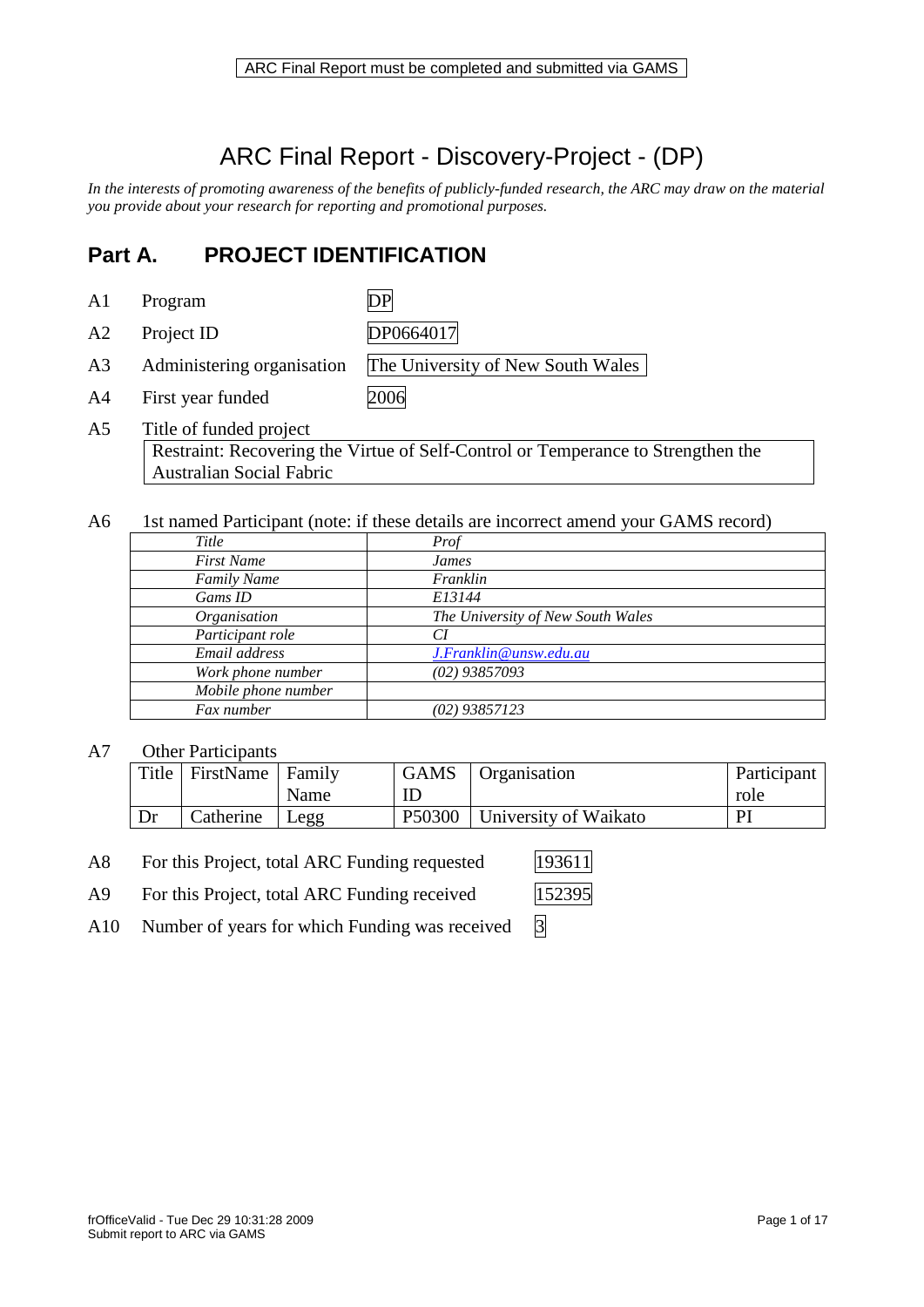## **Part B PROJECT DESCRIPTION AND OBJECTIVES**

### B1 100 word Project summary (from the original project application)

The aim is to create a complete and readable account of the changes over time and the present relevance of the virtue of self-control or temperance in Australia. Recovering this virtue, now rarely talked about though still widely practised, will provide a much-needed resource for discussion of such difficult social problems as addictions, violence in remote communities and safe sex campaigns, where, after all government and other outside interventions, a potential victim needs the self-control to say no. At the same time, Australian history will come into clearer focus, as the attitudes to restraint of a half a century ago are understood, with their strengths and weaknesses.

### B2 Summary of original objectives of project

A philosophical account of the virtue of temperance, with a historical survey from ancient times of the development of ideas on the topic, followed by applications of the ideas to contemporary Australian themes such as drug addiction and violence in remote communities.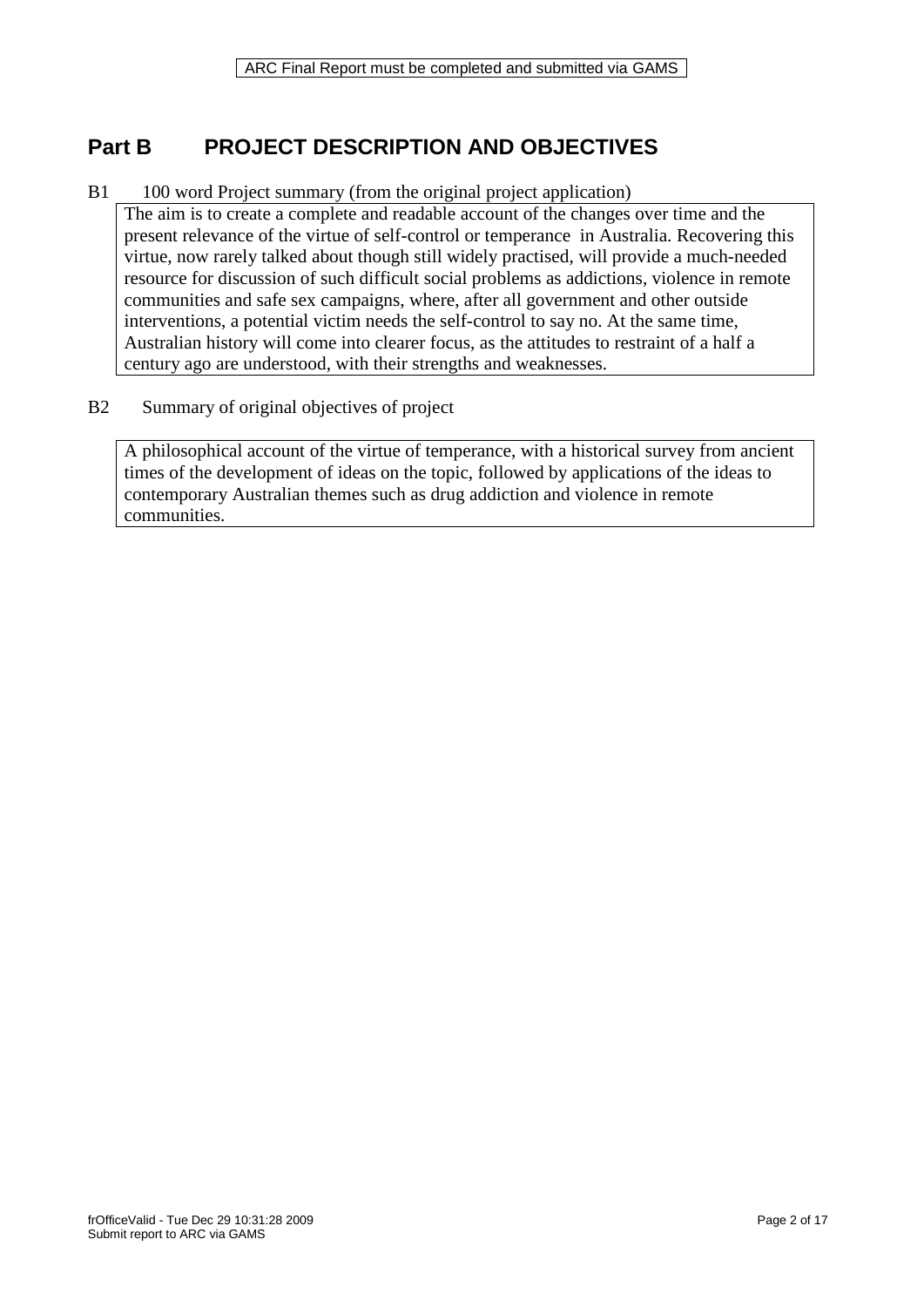## **Part C PROJECT OVER DURATION OF FUNDING**

C1 Were there significant changes to the Project or the objectives? [Yes If yes, please briefly describe the changes and explain why they were made.

*For example, changes may have been made because the ARC funding was less than the requested funding.*

The original plan of using almost all the funding for casual researchers proved very difficult to manage, resulting in unspent funds by the end of the second year. With ARC permission, half-time researchers were employed and some money spent on a conference and database.

C2 Did anything affect the satisfactory and timely progress or completion of the Project? Yes

If yes, please briefly describe what happened.

Several of the casual researchers experienced major problems, including one leaving with considerable uncompleted work and another recently employed one committing suicide.

C3 Fellows on Team Projects - Briefly describe the Fellow's contribution to the Project *(ARC Fellows, who are Participants in a team of investigators but not the first-named Participant (Chief Investigator of Fellow), should contribute to this question)*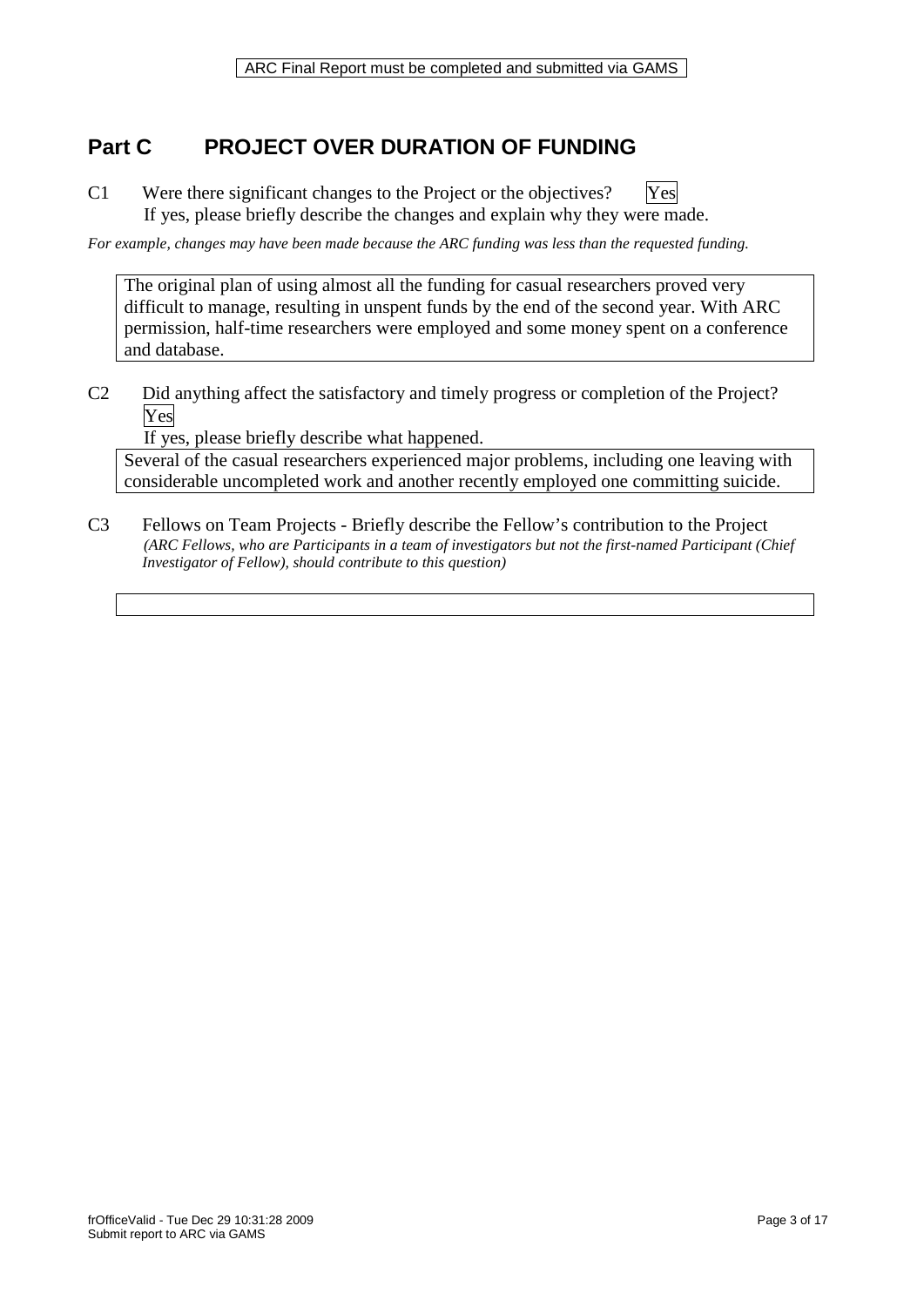ARC Final Report must be completed and submitted via GAMS

## **Part D PROJECT OUTCOMES AND IMPACTS**

- D1 Did the project meet its initial objectives or approved revised objectives? [Yes]
- 
- D2 Describe briefly the significance, results and outcomes of the project.

Some parts of the project were successful, some less so. The successes included RA Judy Stove's series of articles on the development of ideas on temperance since ancient times and the work by James Franklin with collaborator Jenness Warin on indigenous violence, with an associated database on that topic. An unexpectedly high media profile was achieved by the work of casual researcher Anna Christie on toilet training in infants. The project's miniconference on Dec 6, 2008 showcased a range of work, amounting to an interesting overall view of temperance in the Australian context, albeit with some competing philosophical strands which we hope to tie together in the project's final work. A book project from the conference is currently being pursued. There has also been a series of presentations concerning intellectual ethics to a number of international conferences and think-tanks

D3 Did the project lead to exciting new research directions, innovations and/or collaborations, and/or lay the foundations for new research and/or new partnerships?  $Yes$ If yes, please describe briefly how.

The work on toilet training - the earliest site where humans need to learn self-control - has proved an exciting direction and will be pursued further.

The work on indigenous violence will also continue; there has been some collaboration with the Bennelong Society, a group specialising in indigenous policy.

D4 Are there identifiable national benefits—including economic, social, cultural and/or environmental contributions—resulting from this project? Yes If yes, please describe briefly the national benefits.

The most definite outcome, though still in a trial form, is the Australian Database of Indigenous Violence (http://www.indigenousviolence.org).

The work on toilet training is likely to be incorporated into the revision of a well-known popular book of advice on baby care.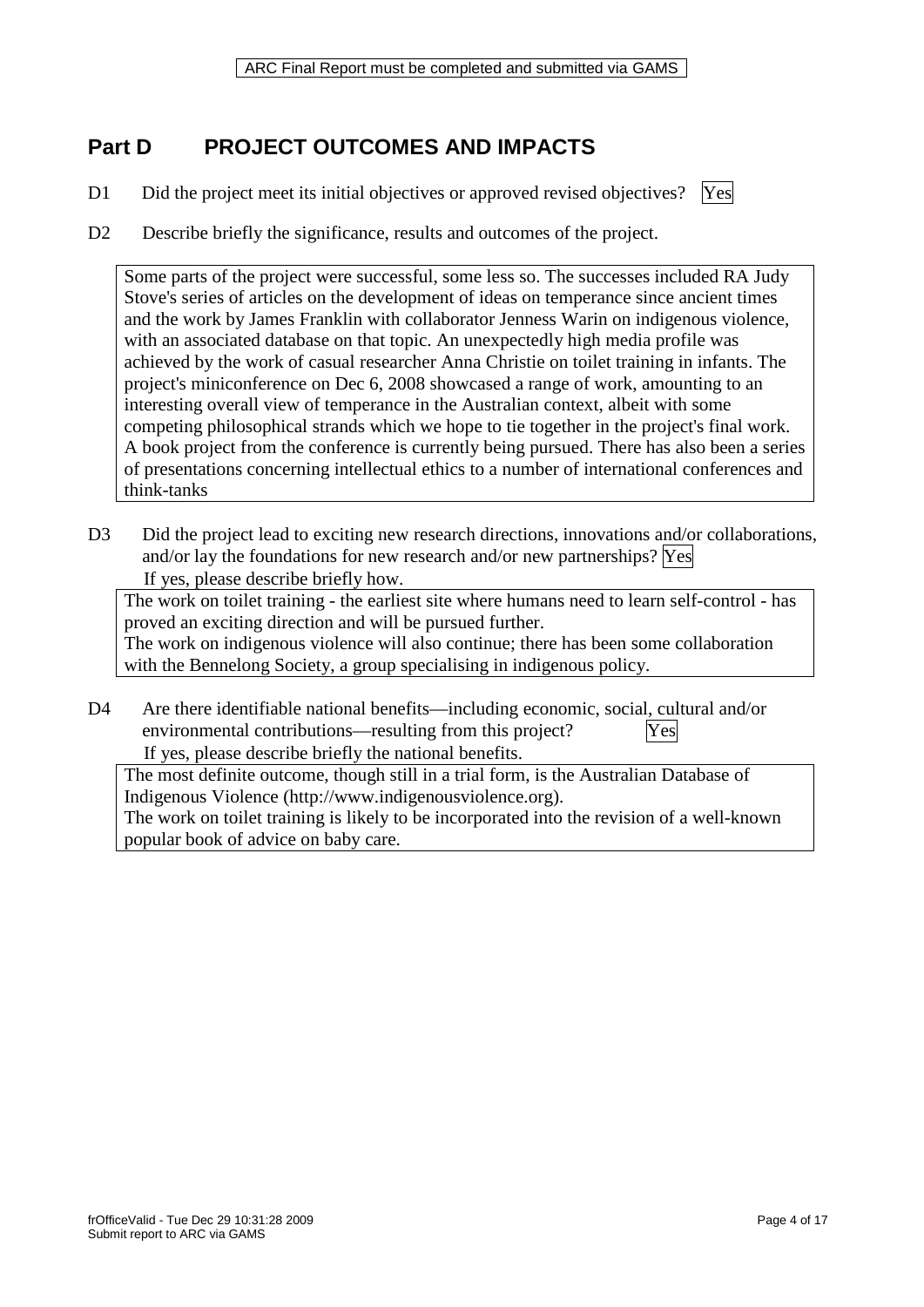## **Part E RESEARCH COLLABORATION**

#### E1

 Provide details of any collaborations or partnerships the research involved or led to – for each, as appropriate, list the names of the partner organisation, its type and country of location.

| Name of Inst/Org            | Type of Inst/Org | Country (if not Australia) |
|-----------------------------|------------------|----------------------------|
| <b>Bennelong Society</b>    | Not-for-profit   |                            |
|                             | organisation     |                            |
| <b>Institute for Social</b> | University       |                            |
| Research,                   |                  |                            |
| Swinburne                   |                  |                            |
| University of               |                  |                            |
| Technology                  |                  |                            |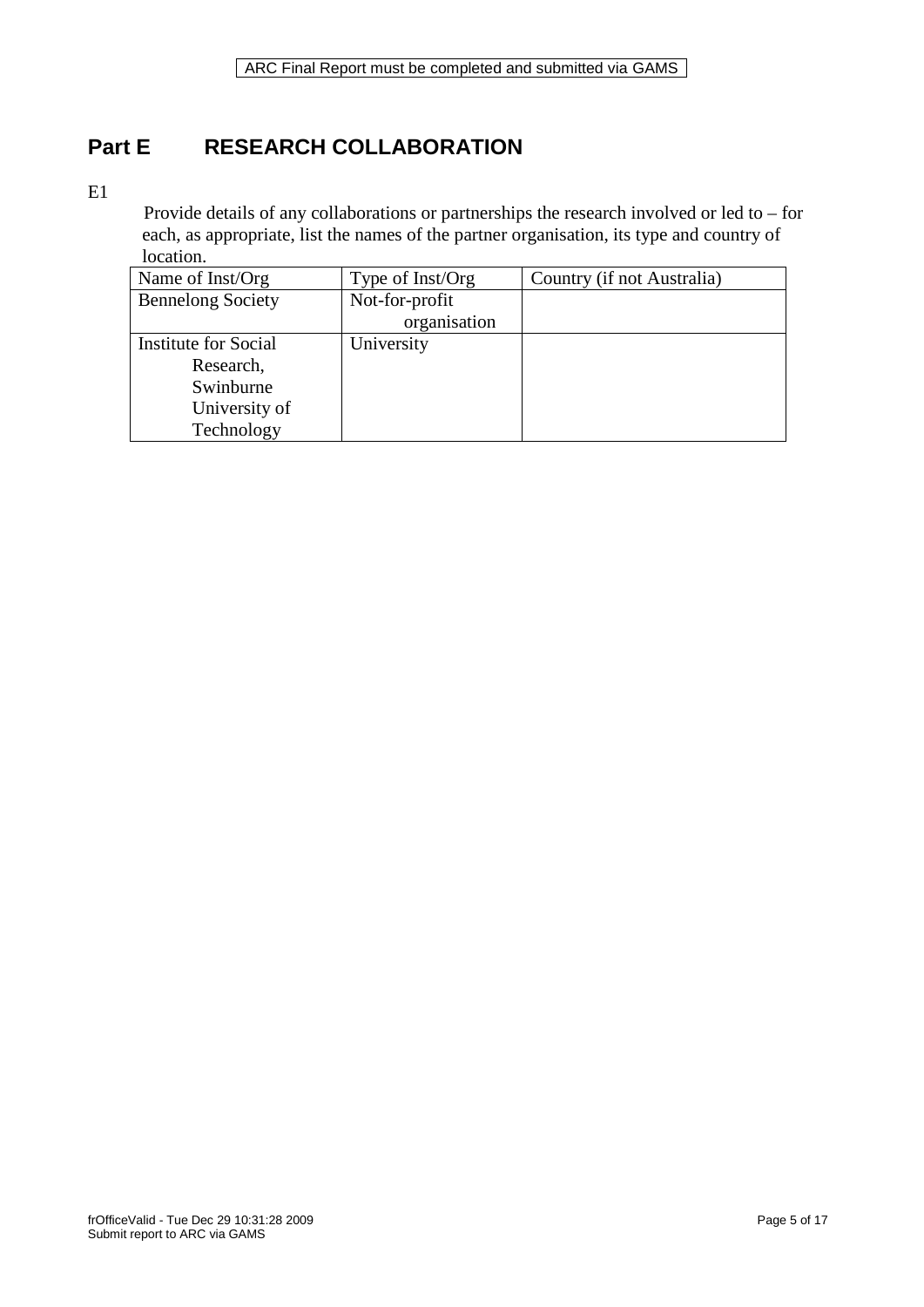### **Part F REPORT ON COLLABORATION BY INDUSTRY PARTNER/s**

*To be completed and certified by each Industry Partner. You may attach a more extended statement if necessary.*

### **Part F is not applicable to DP scheme.**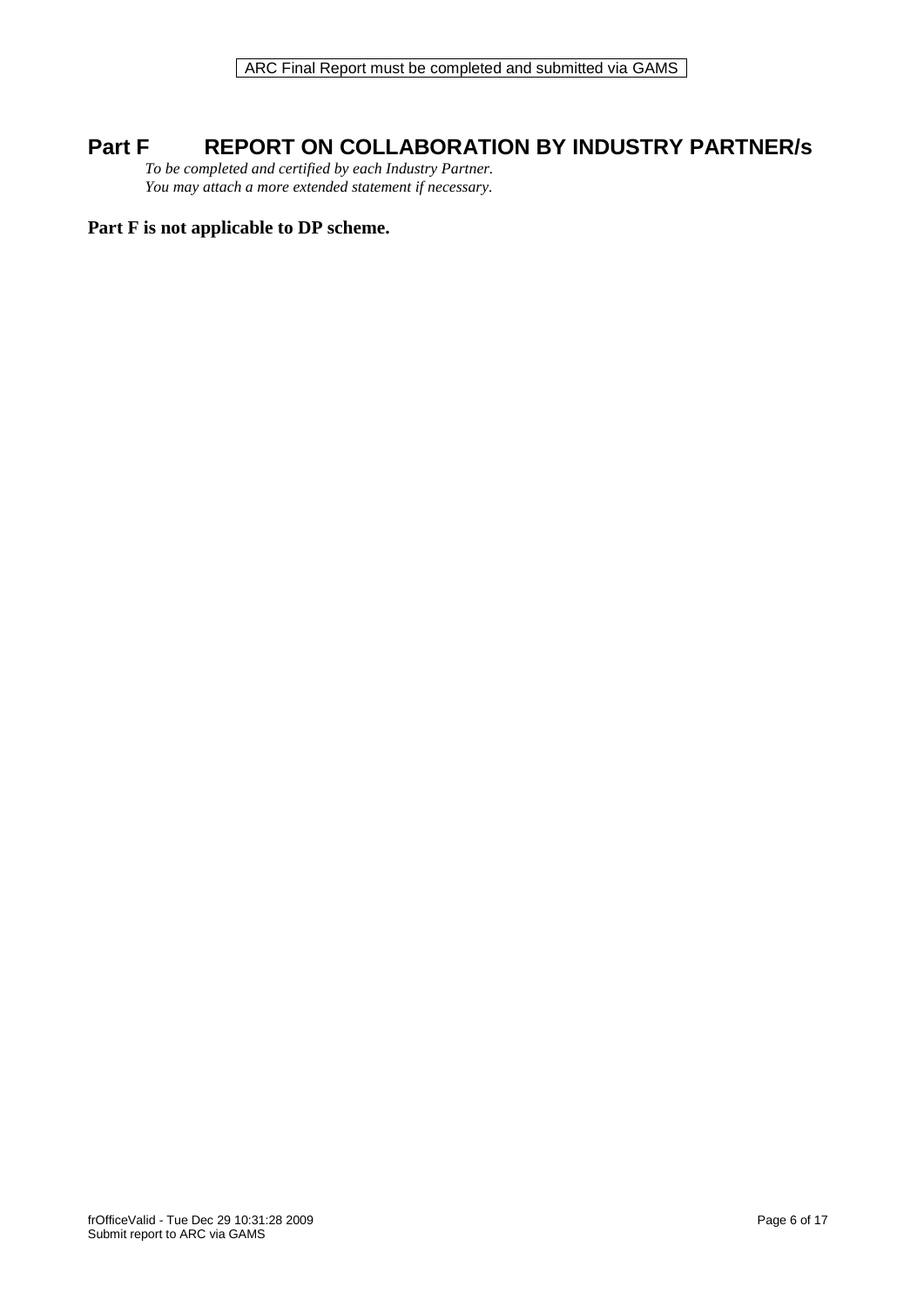# **Part G PROJECT OUTPUTS**

### G1 Field of research

| RFCD code | % weighting |
|-----------|-------------|
| 430101    | 40          |
| 440103    | 40          |
| 370199    | 20          |

### G2 Socio-economic objective

| SEO code | % weighting |
|----------|-------------|
| 750901   | 50          |
| 750404   | 30          |
| 750312   | 20          |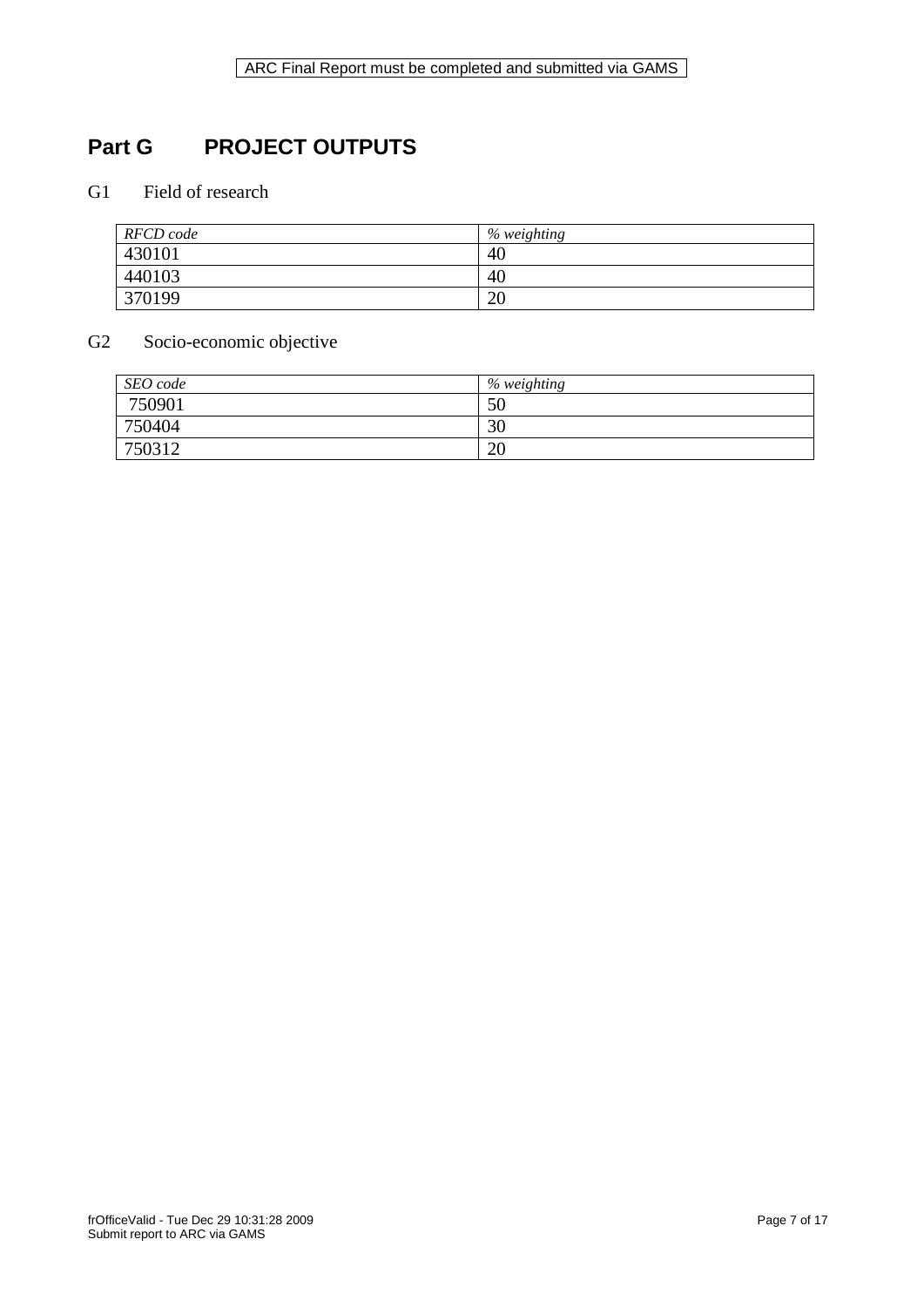#### ARC Final Report must be completed and submitted via GAMS

### G3 Publications and other academic outputs

*Enter the number of outputs in each category. For programs other than LIEF, enter full details; for publications, include 'published' and 'in press' publications, but exclude 'forthcoming' and 'submitted' work.* 

| A1             | Book—authored research    | <i>ivumver</i> |
|----------------|---------------------------|----------------|
|                |                           |                |
|                |                           |                |
| A2             | Book—authored other       |                |
|                |                           |                |
|                |                           |                |
| A <sub>3</sub> | Book-edited               |                |
|                |                           |                |
|                |                           |                |
| A4             | Book—revision/new edition |                |
|                |                           |                |
|                |                           |                |
| A <sub>4</sub> | Book-translation          |                |
|                |                           |                |
|                |                           |                |
| B              | Book chapter              |                |
|                |                           |                |

### C1 Journal article—articles in scholary refereed journal 4 J. Franklin, International compliance regimes: a public sector without restraints, Australian Journal of Professional and Applied Ethics 9 (2) 2007, 86-95. J. Stove, Nothing too much: self-control from Homer to Aristotle, Classicum 32 (2) (Oct 2007), 19-31. J. Stove, Instruction with amusement: Jane Austen's women of sense, Renascence 60 (1) Fall 2007, 3-16. J. Stove, Virtue to grace: self-control in the Roman world, Classicum 33 (2) (Oct 2007), 5-18.

### C2 Journal article—other contribution to refereed journal

C3 Journal article—non-refereed article  $\overline{3}$  S. Moore, The virtue of restraint in Jane Austen's Pride and Prejudice, Annals Australasia, July 2006, 34-37. S. Moore, Restraint in Henry James, Annals Australasia, Jan 2007. J. Franklin, The cultural roots of Aboriginal violence, Quadrant 52 (11) (Nov, 2008), 22-25.

### C4 Journal articles—letter or note

#### D Major reviews

*Number*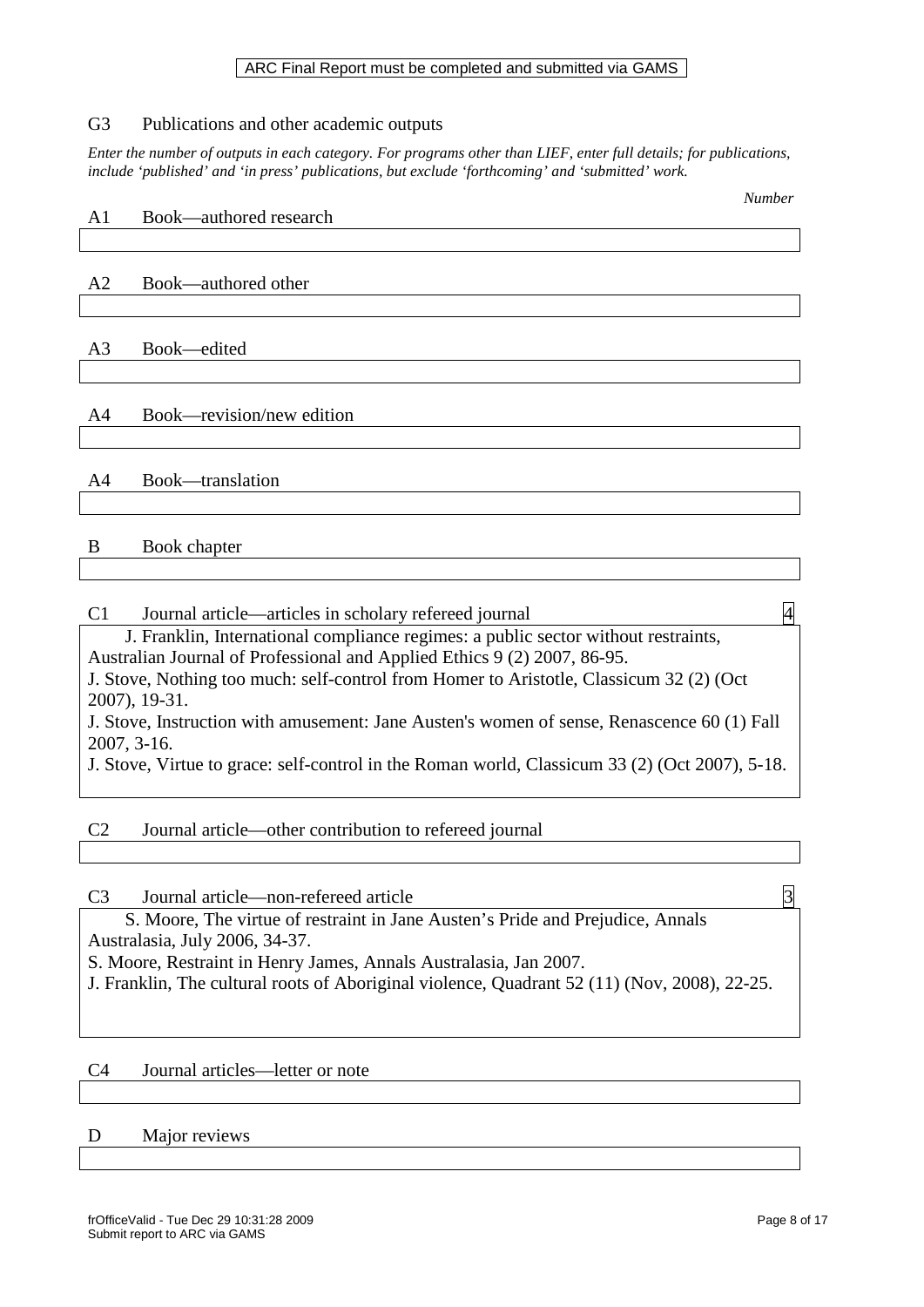E1 Conference—full written paper-refereed proceedings

 J. Franklin, Temperance in Australia: The Restraint Project, in P. Elias, ed. Temperance Revisited, Warrane college, Sydney, 2009, 10-18.

J. Stove, From moral to medical: the retreat of selfl-control in Australia in the twentieth century,in P. Elias, ed. Temperance Revisited, Warrane college, Sydney, 2009, 19-49. A. Mullins, Self-control in the big scheme of things, in P. Elias, ed. Temperance Revisited,

Warrane college, Sydney, 2009, 50-64.

L. Smith, Temperance and the modern temper: Aristotle and Aquinas revisited, in P. Elias, ed. Temperance Revisited, Warrane college, Sydney, 2009, 65-80.

E2 Conference—full written paper-non-refereed proceedings

 J. Warin (with J. Franklin), Remote Aboriginal Communities: Why the trade in girls and other human rights abuses remain hiddenin Elias PJ, ed., 2007 Relativism and Human Rights: Can they Coexist?, Warrane College Monograph No. 14, Kensington, NSW: Warrane College, repr. as Bennelong Society Occasional Paper, 2007.

E3 Conference—extract of paper 1

 J. Franklin. Payback time for meek (Happiness Conference, Darling Harbour), The Australian, Higher Education Supplement, 20/6/07

E4 Conference—edited volume of conference proceedings 1

 P. Elias, ed, Temperance Revisited: A call for restraint in contemporary Australia, Warrane College Monograph no. 18, Warrane College, Sydney, 2009.

E4 Conference—unpublished presentation 12

 C. Legg, Epistemic temperance, Australasian Association of Philosohpy (NZ) conference 2006.

J. Franklin, Cognitive restraint, Biennial conference in Philosophy, Religion and Culture, 2006.

C. Legg, 'Scientific Integrity', Australasian Association of Philosophy Conference, Melbourne.

### F Audio-visual recording

### G Computer software

H Designs

### J1 Major creative works

### J2 Creative work included in group exhibition, performance, recording or anthology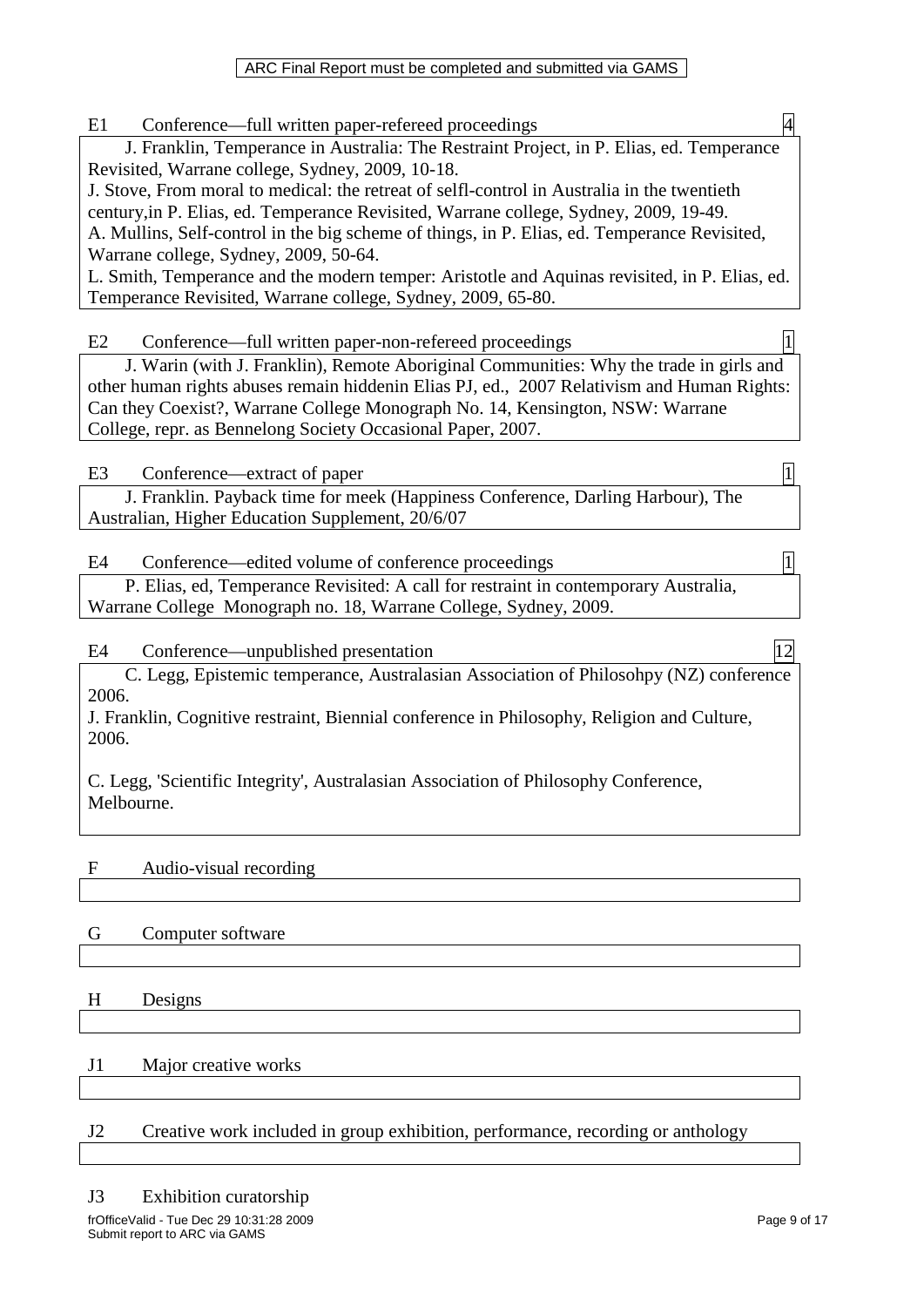| Other academic outputs (in categories other than those listed above) |  |
|----------------------------------------------------------------------|--|
| Australian Database of Indigenous Violence.                          |  |

Submission to House of Representatives Inquiry into Obesity.

G4 Have any of the investigators or their works won prizes, awards or other major tributes as a result of the research project? No If yes, give details.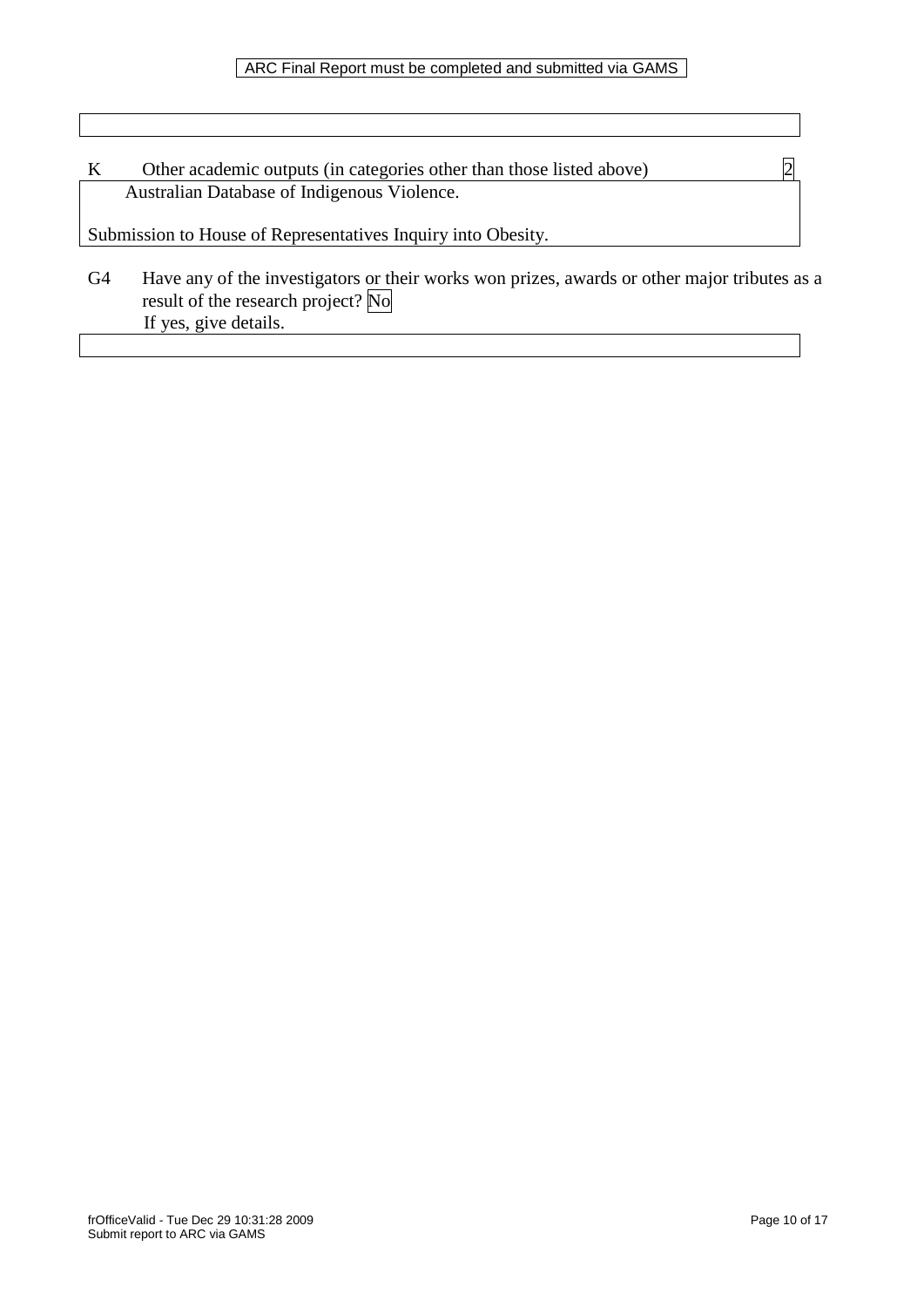G5 Research commercialisation

Provide details of commercialisation resulting from the research project against the categories listed below.

|                                                                                                               | <b>Commercialisation Types</b>                                                                        |                                     |                           |  |  |
|---------------------------------------------------------------------------------------------------------------|-------------------------------------------------------------------------------------------------------|-------------------------------------|---------------------------|--|--|
| Patent                                                                                                        |                                                                                                       |                                     |                           |  |  |
|                                                                                                               | patents establish legally enforceable protection of rights over intellectual property associated with |                                     |                           |  |  |
|                                                                                                               | inventions)                                                                                           |                                     |                           |  |  |
| <b>Patents filed</b>                                                                                          |                                                                                                       |                                     |                           |  |  |
| Type                                                                                                          | Where lodged                                                                                          | Application number                  | Title                     |  |  |
|                                                                                                               | <b>Patents pending</b>                                                                                |                                     |                           |  |  |
| Type                                                                                                          | Where lodged                                                                                          | Application number                  | Title                     |  |  |
|                                                                                                               | <b>Invention disclosure</b>                                                                           |                                     |                           |  |  |
|                                                                                                               | an invention disclosure occurs when a device, substance, method or process that is apparently         |                                     |                           |  |  |
|                                                                                                               | new, useful and involves an inventive step is made known to personnel within an                       |                                     |                           |  |  |
|                                                                                                               | institution who have responsibility for managing the institution 's patenting and research            |                                     |                           |  |  |
|                                                                                                               | commercialisation activities                                                                          |                                     |                           |  |  |
|                                                                                                               |                                                                                                       |                                     | Invention disclosures     |  |  |
|                                                                                                               | <b>Plant breeder right</b>                                                                            |                                     |                           |  |  |
|                                                                                                               | a plant-breeder right is a temporary monopoly granted to a plant breeder seeking registration of a    |                                     |                           |  |  |
|                                                                                                               | new plant variety. It gives the breeder the exclusive right to produce and reproduce the              |                                     |                           |  |  |
|                                                                                                               | propagating material of the variety and to stock, sell, import or export the propagating material. In |                                     |                           |  |  |
|                                                                                                               | order for a plant-breeder right to be granted, the variety must be novel, distinct, uniform and       |                                     |                           |  |  |
| stable.                                                                                                       |                                                                                                       |                                     |                           |  |  |
|                                                                                                               |                                                                                                       |                                     | Plant Breeder rights      |  |  |
|                                                                                                               | Application number for each filed                                                                     | Certificate number for each granted |                           |  |  |
|                                                                                                               | Licence executed (include licences, options and assignments)                                          |                                     |                           |  |  |
|                                                                                                               | A licence agreement formalises the transfer of technology between two parties, where the owner        |                                     |                           |  |  |
|                                                                                                               | of the technology (the licensor) permits the other party (the licensee) to share the rights to        |                                     |                           |  |  |
|                                                                                                               | use the technology. An option agreement grants the potential licensee a time period                   |                                     |                           |  |  |
|                                                                                                               | during which it may evaluate the technology and negotiate the terms of a licence                      |                                     |                           |  |  |
|                                                                                                               | agreement. An assignment agreement conveys all right, title and interest in and to the                |                                     |                           |  |  |
|                                                                                                               | licensed subject matter to the named assignee.                                                        |                                     |                           |  |  |
|                                                                                                               |                                                                                                       |                                     | Licences executed         |  |  |
|                                                                                                               |                                                                                                       |                                     |                           |  |  |
| 'start-up companies' refers to companies engaged in businesses that were dependent, for their formation, upon |                                                                                                       |                                     |                           |  |  |
|                                                                                                               | Start-up company formed                                                                               |                                     |                           |  |  |
|                                                                                                               | licensing or assignment of technology developed in this research project.                             |                                     |                           |  |  |
|                                                                                                               |                                                                                                       |                                     |                           |  |  |
|                                                                                                               |                                                                                                       |                                     | Start-up companies formed |  |  |
| Name of company                                                                                               |                                                                                                       | <b>ABN</b>                          |                           |  |  |
|                                                                                                               | Describe any other commercial outcomes from the project                                               |                                     |                           |  |  |
|                                                                                                               |                                                                                                       |                                     |                           |  |  |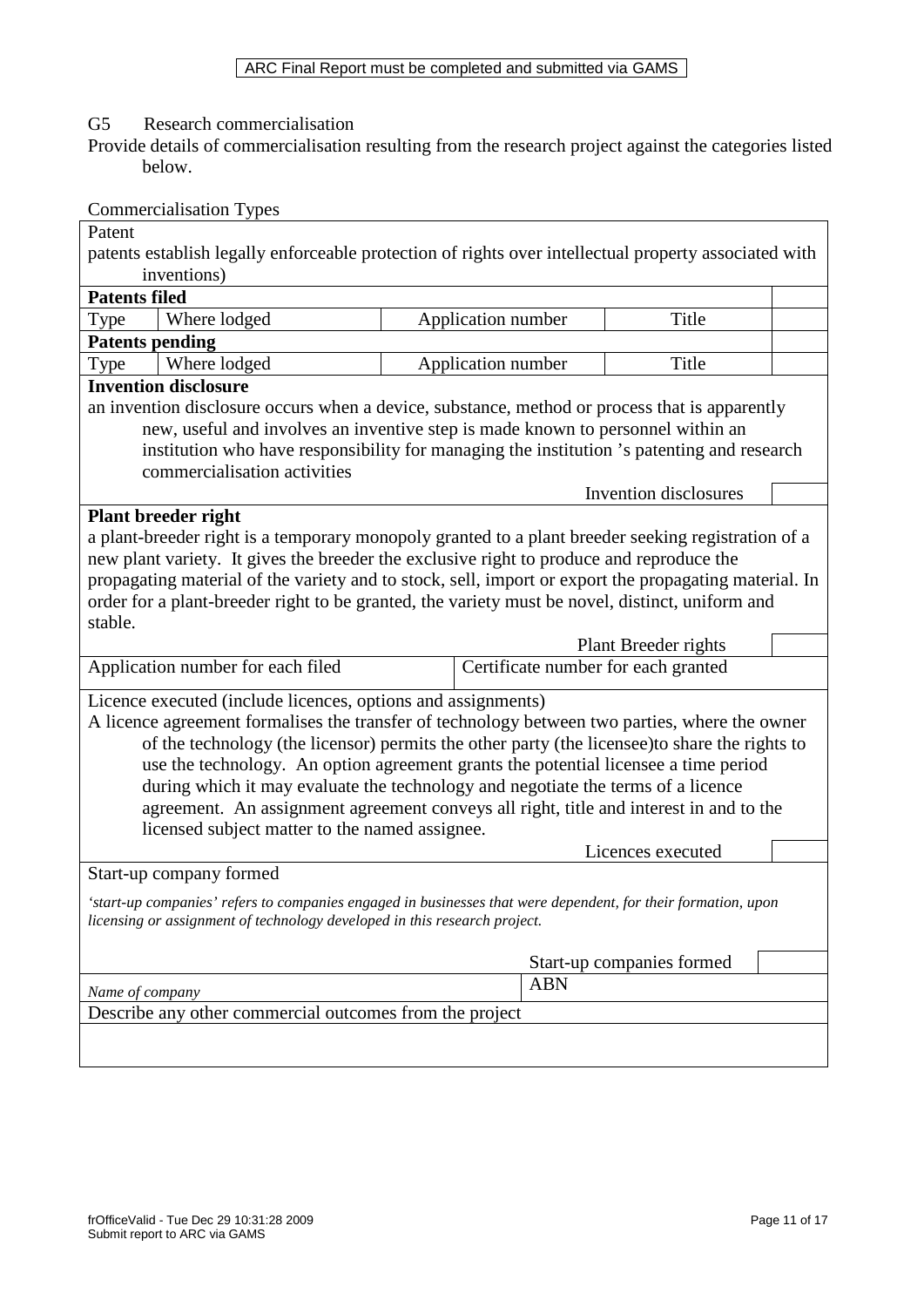G6 Evidence of impact and contribution. Is there evidence that this project has had an impact in the research field or the broader public domain? Yes If yes, briefly describe the impact and contribution.

*The ARC has access to standard citation data on articles published in ISI journals. However, there may be other indicators of impact including, for example, citations to books, re-publication, translations, reviews, invited keynote addresses, other invitations, newspaper/media /expert commentary or advice to Government.* 

Anna Christie's work on toilet training was the subject of a page 2 report in the Weekend Australian and at least three interviews on ABC Radio.

After her presentation at the AAP conference in Melbourne in July, Cathy Legg has been invited to present her paper "Scientific Integrity" to the Auckland University Philosophy Department (November 2008), the Australian Centre for Applied Philosophy and Public Ethics (December 2008) and the James Martin 21st Century School, Oxford (April 2009)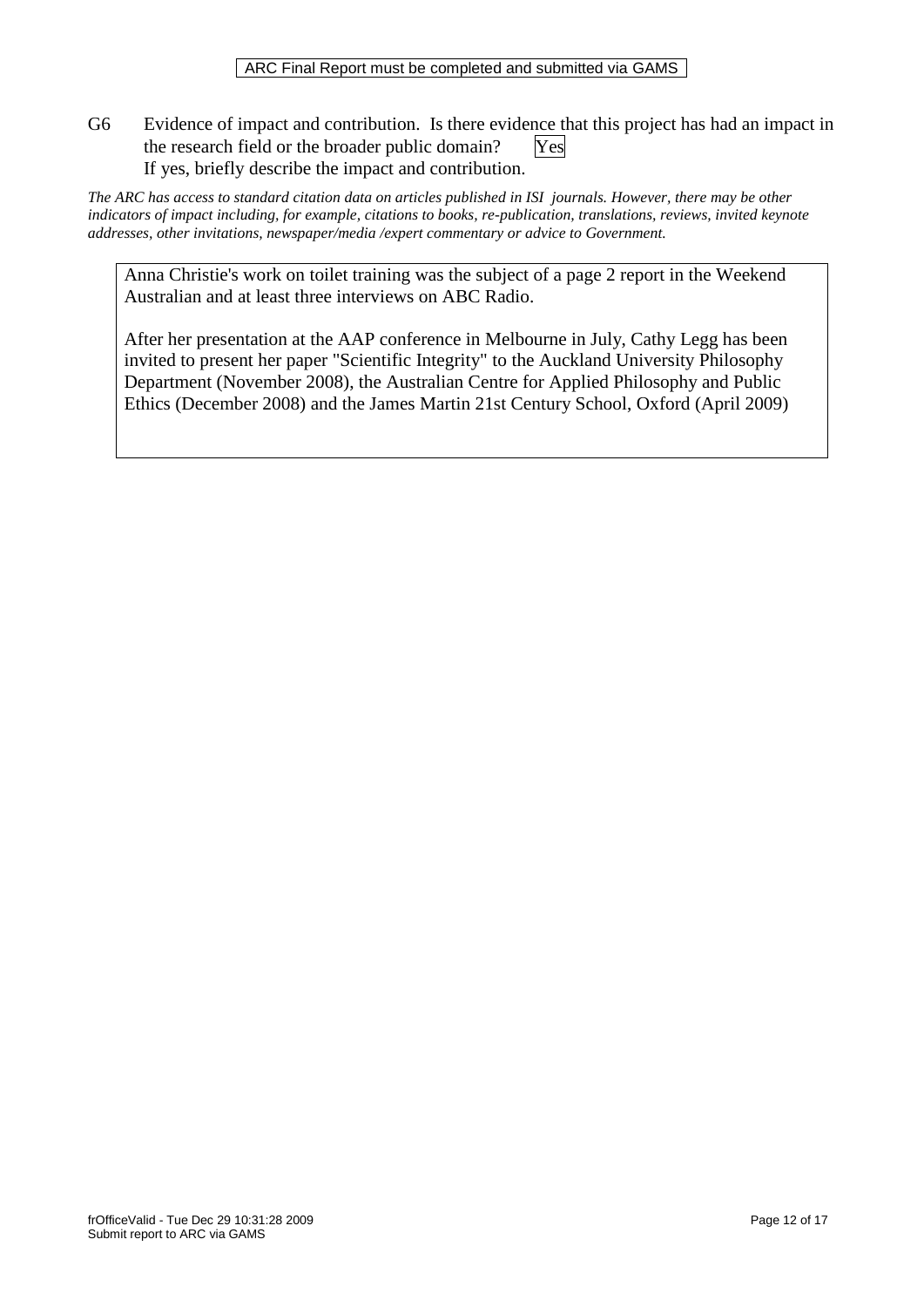## **Part H RESEARCH TRAINING, CAREERS AND EMPLOYMENT**

- H1 Postgraduate research training Australian postgraduates supported by this project
- **Stipends**: include students receiving ARC-funded stipends under Discovery and Linkage, but exclude DEST Australian Postgraduate Awards (APAs)
- **Research support**: include students whose postgraduate or Honours research is assisted by ARC funding (for example, use of equipment funded under LIEF, international research experience funded under Linkage-International, and project support provided under Discovery-Projects or Linkage-Projects)

| Number of PhD students receiving stipends and project support              |  |
|----------------------------------------------------------------------------|--|
| Number of research Masters students receiving stipends and project support |  |
| Number of PhD students receiving project support but not stipends          |  |
| Number of Masters students receiving project support but not stipends      |  |
| Number of Honours students receiving project support but not stipends      |  |

H2 Postgraduate research training – Overseas postgraduates supported by this project

**Research support**: include students enrolled in overseas universities whose postgraduate or Honours research is assisted by ARC funding (for example, use of equipment funded under LIEF, international research experience funded under Linkage-International)

| Number of overseas PhD students involved in the project              |  |
|----------------------------------------------------------------------|--|
| Number of overseas research Masters students involved in the project |  |
| Number of overseas Honours students involved in the project          |  |

H3 Early career researchers

**Early career researchers** are researchers with up to 5 years postdoctoral experience

ECRs named in the application no ECRs named in the application

Did any other ECRs participate? If so, how many? No

### H4 Other employed personnel

| Number of research associates/assistants funded (full time) |  |
|-------------------------------------------------------------|--|
| Number of research associates/assistants funded (part time) |  |
| Number of professional and/or technical officers            |  |
| Industry Partner employees (not PIs)                        |  |
| Other personnel involved (provide details below)            |  |
| No other personnel                                          |  |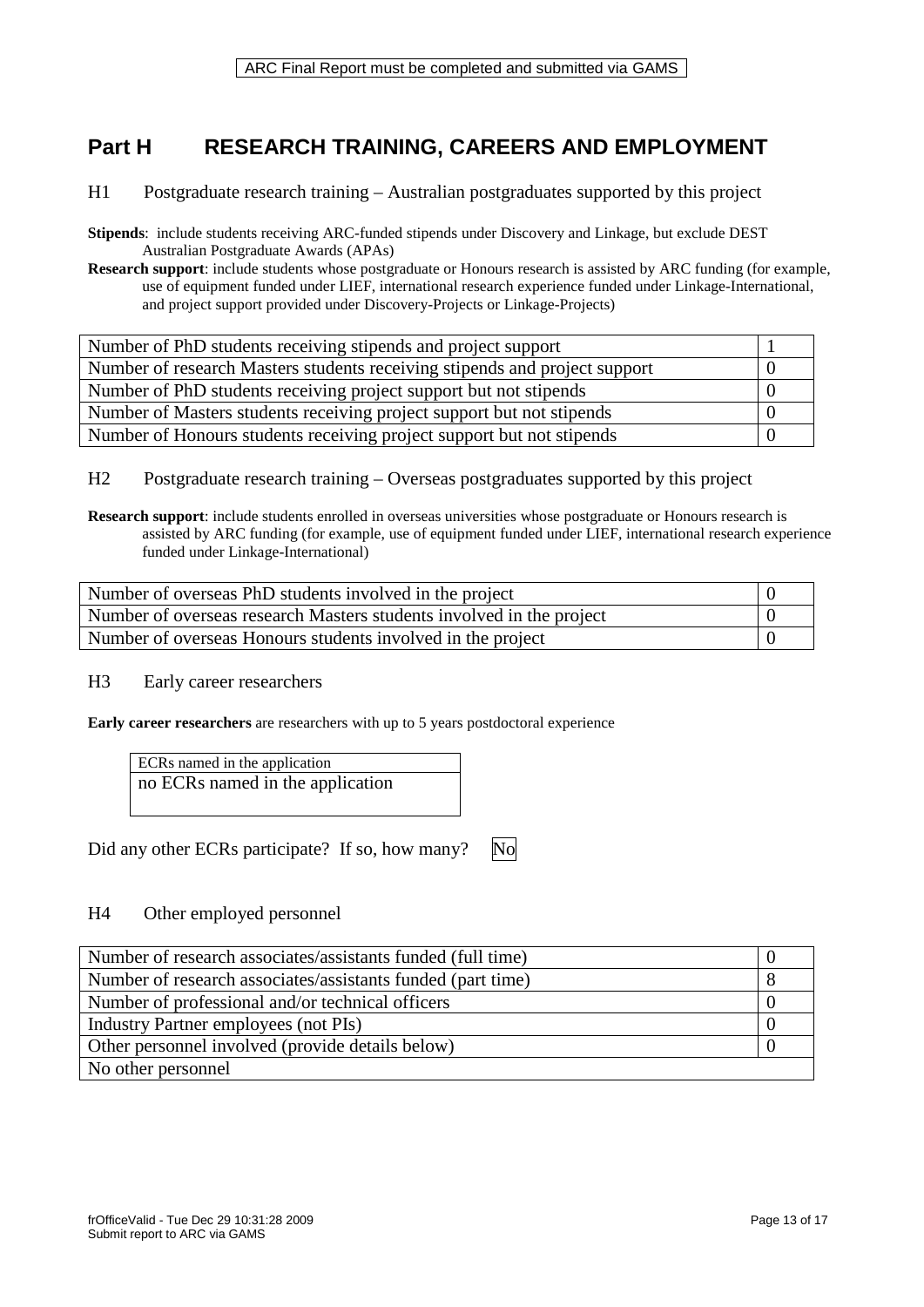# **Part I FUNDING CONTRIBUTIONS**

**Part I is not applicable to DP scheme.**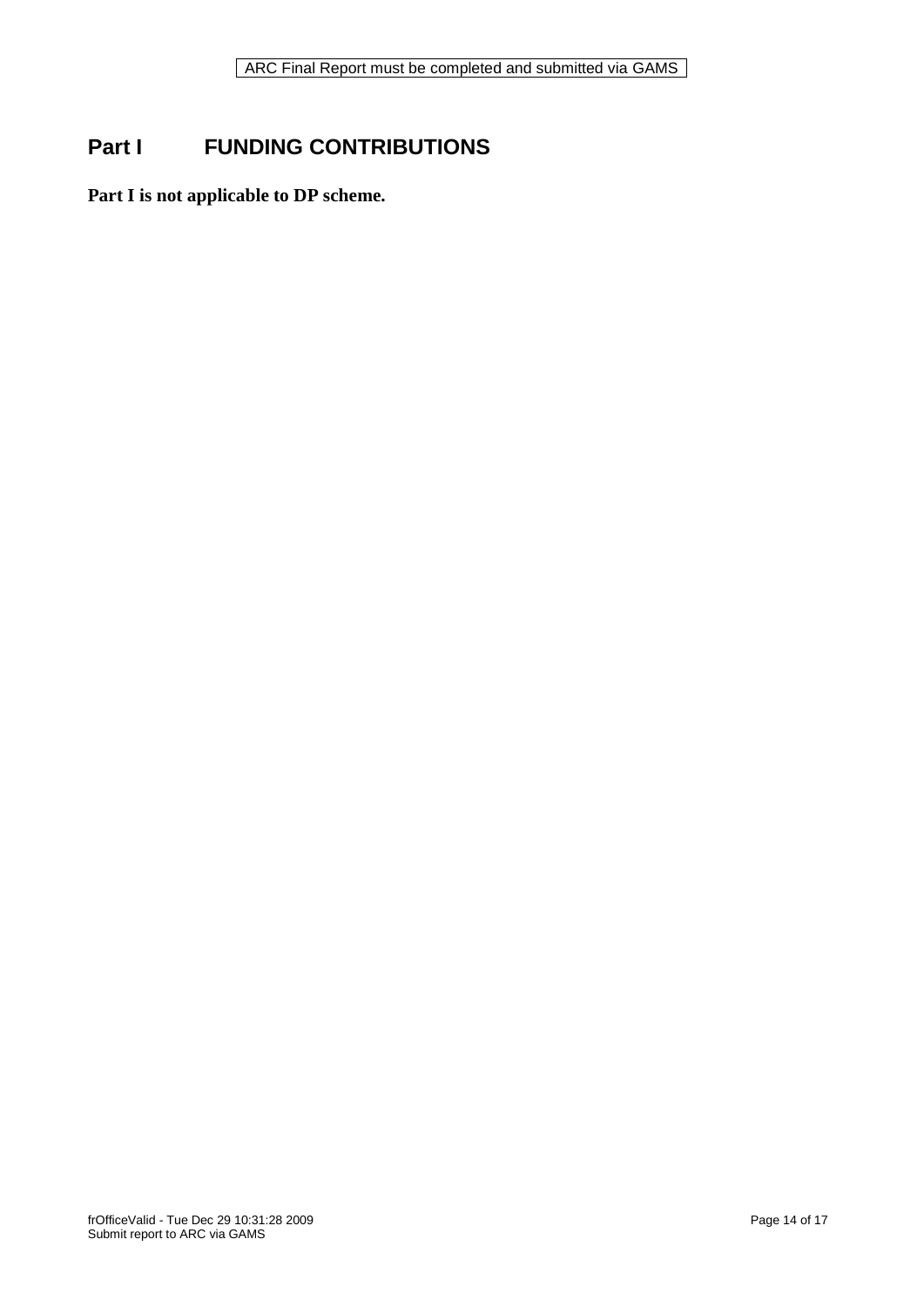## **Part J OTHER FUNDING**

### J1 Income

[Include only those income sources identified in the application form]

| Source - DIRECT COSTS        | Request/commitment in | Actual       |
|------------------------------|-----------------------|--------------|
| only                         | application           | contribution |
| <b>ARC</b> Discovery funding | 193611                | 152395       |
| University/ies               |                       |              |
| Other (provide details in    |                       |              |
| section below relating to    |                       |              |
| Actual 'Other' contribution  |                       |              |
| only)                        |                       |              |
|                              | 64338                 |              |
| <b>TOTAL - DIRECT COSTS</b>  | 257949                | 152395       |
| only                         |                       |              |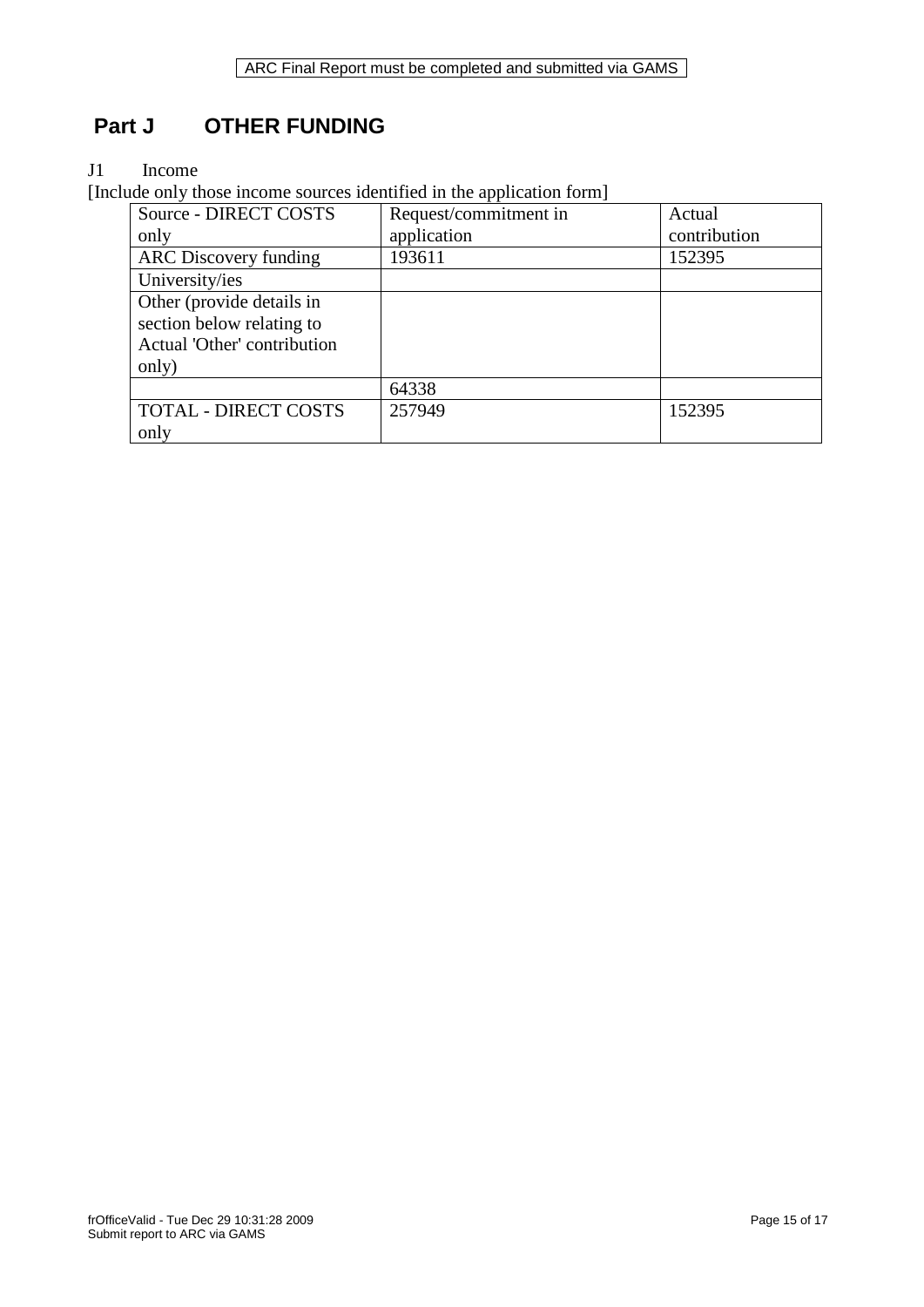### ARC Final Report must be completed and submitted via GAMS

J2 Has funding from other sources, including other ARC grants, supported this research? Yes

If yes, provide details of the source and amount of funding received, under the following headings:

|                                                     | Details of source/grant type                    | Funding<br>received |
|-----------------------------------------------------|-------------------------------------------------|---------------------|
|                                                     |                                                 | (\$AUS)             |
| <b>Host Institution</b>                             |                                                 |                     |
|                                                     |                                                 |                     |
|                                                     |                                                 |                     |
|                                                     | <b>Total Host Institution support</b>           | $\overline{0}$      |
| <b>ARC</b> Funding<br>Programs                      |                                                 |                     |
|                                                     |                                                 |                     |
|                                                     | <b>Total other ARC Funding Programs</b>         | $\boldsymbol{0}$    |
| <b>Other Government</b><br><b>Competitive Funds</b> |                                                 |                     |
|                                                     |                                                 |                     |
|                                                     | Total other Government competitive funds        | $\overline{0}$      |
| Other Government<br>Non-Competitive<br>Funds        |                                                 |                     |
|                                                     |                                                 |                     |
|                                                     | Total other Government Non-Competitive<br>funds | $\overline{0}$      |
| Other funds from<br>industry                        |                                                 |                     |
|                                                     |                                                 |                     |
|                                                     | Total other industry funds                      | $\boldsymbol{0}$    |
| Other external support                              |                                                 |                     |
|                                                     |                                                 |                     |
|                                                     | Total other external support                    | $\boldsymbol{0}$    |
|                                                     | <b>GRAND TOTAL</b>                              | $\overline{0}$      |